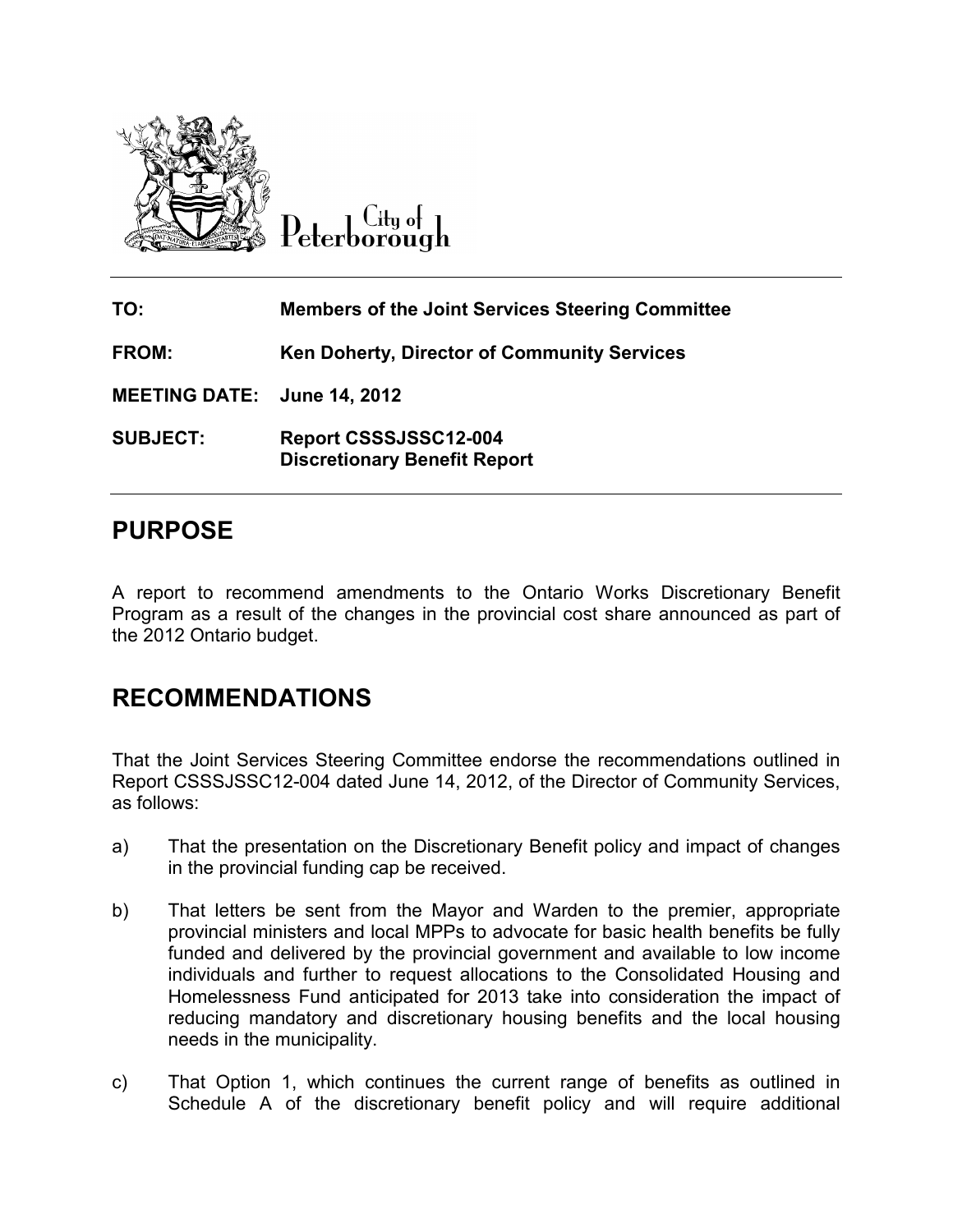municipal investment of \$300,140 from the City and \$14,368 from the County for 2012 be approved. **OR** 

- d) That Option 2, which reduces the current range of benefits as outlined in Schedule A of the discretionary benefit policy to only include the following health related benefits: adult dental, dentures, hearing aids, adult vision care and funeral and burial expenses be approved at an increased City municipal cost of \$77,868 for 2012. There is no additional County municipal cost required. **OR**
- e) That Option 3, which reduces the current range of benefits as outlined in Schedule A of the discretionary benefit policy to the health related benefits as outlined in Option 2, as well as the housing retention and recreational/social fund, be approved at an increased municipal City cost of \$127,897 and a County cost of \$1,472 for 2012. **OR**
- f) That the Social Services and Transit division staff explore the feasibility of adopting a new monthly fare rate of \$33 for OW/ODSP clients with a \$12 subsidy from Social Services and the existing \$21 contribution by the clients for a September 1, 2012 start.

# **BUDGET AND FINANCIAL IMPLICATIONS**

In 2012, the monthly cost per case for the Discretionary Benefit Program is budgeted at \$24.60. This results in a gross program budget of \$2,480,049, with the provincial share of \$2,109,333 and an approved municipal share of \$370,716 (\$315,383 City; \$55,333 County, based on projected).

To comply with the province's new \$10 per month cost per case for the balance of the year, with no change to the range of discretionary benefits, would result in projected gross expenditures of \$1,950,438, with a revised provincial share of \$1,189,670. Including Transit revenue of \$75,544, this would require a municipal contribution of \$685,224 (\$615,523 City and \$69,701 County or an additional \$300,140 and \$14,368 respectively). The additional municipal cost for each month a decision is deferred will be \$50,023 for the City and \$2,395 for the County.

The full impact in 2013 would result in a program budget reduction by approximately \$1.5 million to \$924,000.

The elimination of transportation subsidies from the Discretionary Benefit Program effective July 1, 2012 would result in a transit revenue loss of \$294,912 but would require no additional funds from the City for this service as a discretionary benefit.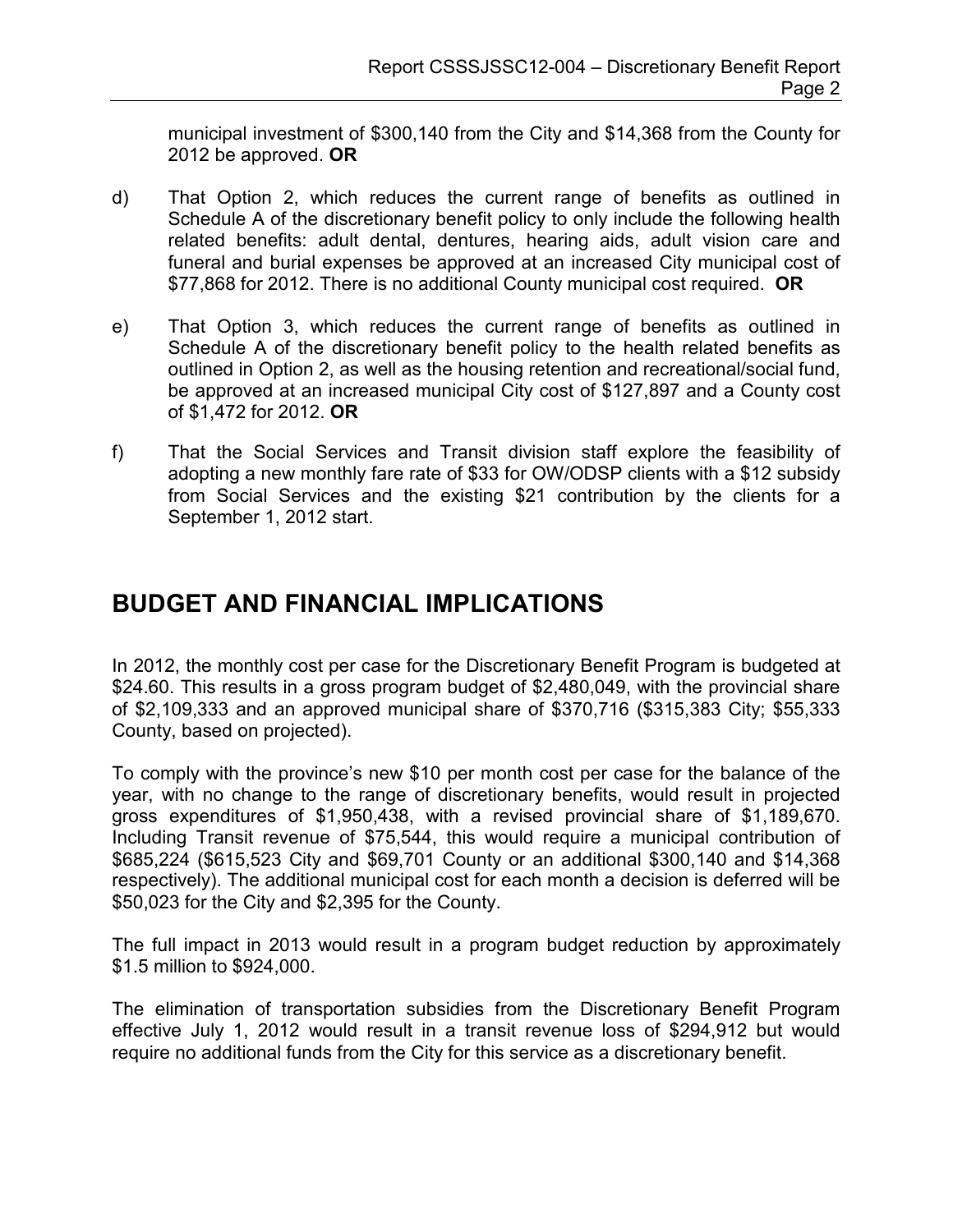If the current subsidy program is ended September  $1<sup>st</sup>$ , 2012, there will be a loss of \$196,608 to the transit division and would cost the City an additional \$56,304, which covers the cost of the subsidy for July and August.

If the cost of the bus pass for OW/ODSP clients is reduced from the current \$55 per month to \$33 effective September  $1<sup>st</sup>$ , the Transit division will lose \$88,000 in revenue and would cost the City an additional \$104,304, which covers the cost of the higher subsidy for July and August and the reduced subsidy for the balance of the year. Under this scenario, the client continues to pay \$21 for the pass, and the Social Services Division provides a subsidy of \$12.

Total elimination of the transit subsidy for 2013 would result in an annual loss of approximately \$600,000 in City transit annual revenue.

Based on January to April 2012 Mandatory Benefit Program expenditures, staff project a City surplus of \$135,000 and County surplus of \$30,000 at year end. These funds could be used to cover costs that in excess of the approved municipal share for Discretionary Benefits. For the balance of 2012, if there is not enough municipal savings from mandatory benefits, the remaining municipal share should be taken the City Social Services Reserve and the County general operating budget.

This report provides a range of strategies to implement the new provincial cap on Discretionary Benefits mid year while maintaining some of the most critical benefits. It also sets the stage for more detailed discussions as part of the 2013 budget deliberations. Councils will decide if any of the social assistance uploaded savings will be reinvested to contribute to the municipal share of the costs.

# **BACKGROUND**

The Ontario Budget released March 27, 2012, announced changes effective July 1, 2012 impacting the Ontario Works Discretionary Benefit Program. This report addresses the impacts for 2012 and decisions will guide staff in the development of the 2013 municipal budget.

Currently, the maximum provincial cost-share for **non-health** related discretionary benefits expenditures is determined by using \$8.75 per case per month multiplied by the combined Ontario Works and ODSP monthly caseload within the delivery agent's geographic area. There is no cost shared cap on the **health related** discretionary benefit items.

The City's Ontario Works discretionary benefits currently fall within one of two streams of benefits and services as noted in Chart 3: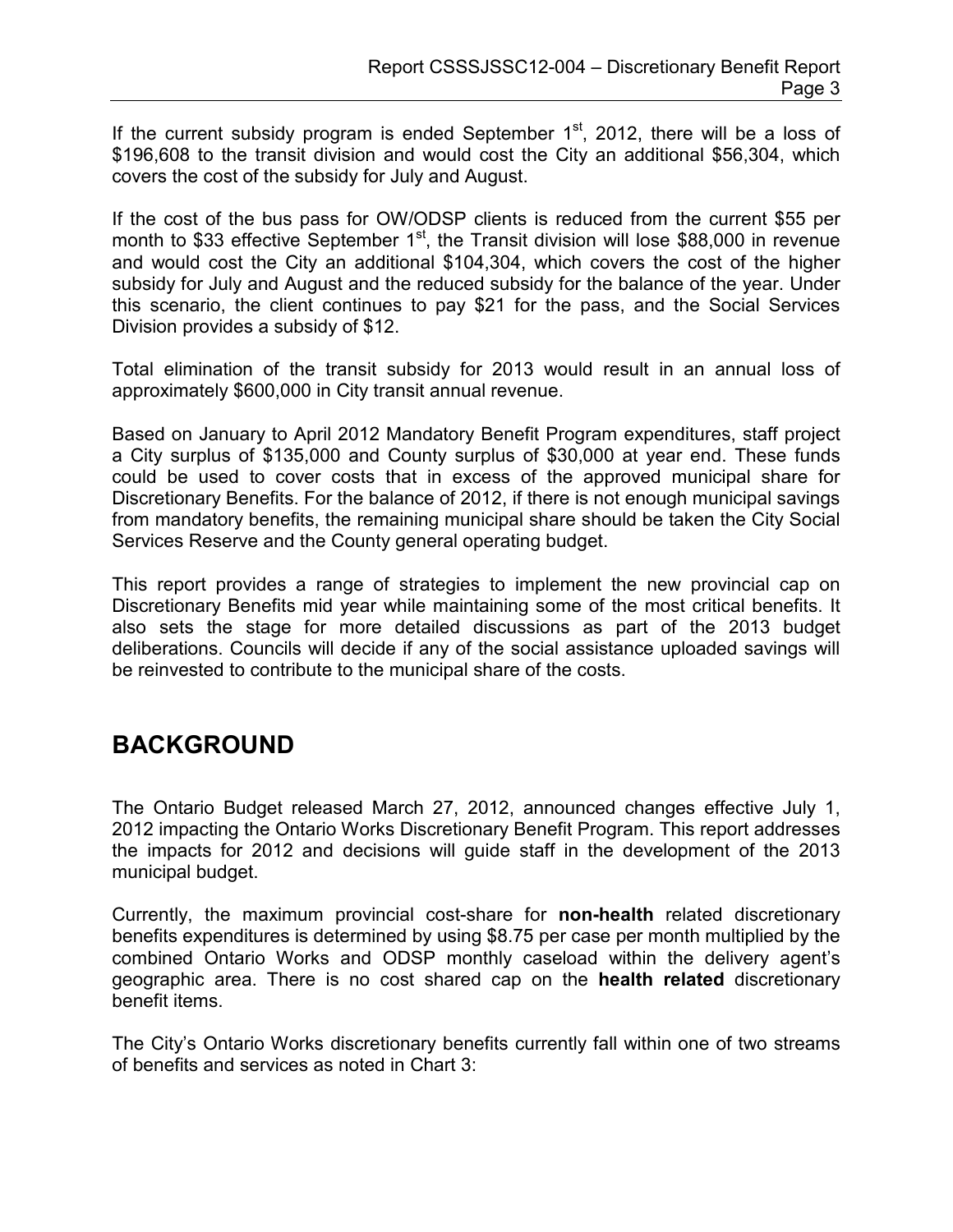## **Chart 3**

| <b>Current Discretionary Benefit Items and Services</b> |                                           |  |  |  |
|---------------------------------------------------------|-------------------------------------------|--|--|--|
| <b>Health Related</b>                                   | <b>Non-Health Related</b>                 |  |  |  |
| <b>Adult Dental</b>                                     | Transportation costs & monthly City       |  |  |  |
|                                                         | <b>Transit subsidies</b>                  |  |  |  |
| <b>Dentures</b>                                         | <b>Paternity Testing Fees</b>             |  |  |  |
| <b>Adult Vision Care</b>                                | Moving and Storage Costs                  |  |  |  |
| <b>Hearing Aids</b>                                     | <b>Cost for Birth Verification</b>        |  |  |  |
| <b>Basic funeral and burial services</b>                | <b>Recreational and Social Activities</b> |  |  |  |
|                                                         | Subsidies for Children.                   |  |  |  |
| <b>Prosthetic Appliances</b>                            |                                           |  |  |  |
| <b>Baby Supplies &amp; Equipment</b>                    |                                           |  |  |  |
| <b>Prescription Drugs</b>                               |                                           |  |  |  |
| Home Repairs*                                           |                                           |  |  |  |
| Replacement or repairs to fridge and                    |                                           |  |  |  |
| stove*                                                  |                                           |  |  |  |
| Household content replacement in                        |                                           |  |  |  |
| <b>Emergency Situations.</b> *                          |                                           |  |  |  |
| Rent deposits*                                          |                                           |  |  |  |
| Payments to prevent eviction or                         |                                           |  |  |  |
| disconnection of heat or utility services. *            |                                           |  |  |  |

\*Identifies items related to housing security

\*\*Bolded items are proposed for future

The existing formula for determining the maximum provincial share of non-health related discretionary benefits will be replaced with a new formula of \$10 per case of the combined Ontario Works and ODSP caseload for all non-health **and** health related discretionary benefits effective July 1, 2012. It is still unclear which caseload numbers the Ministry will consider for use to determine the monthly cap. Until this is confirmed, staff has projected the cap based on estimates from the province. The cost share of this cap amount in 2012 is 82.8% provincial and 17.2% municipal and will continue to be uploaded fully to the province by 2018. Any cost above the cap will require 100% municipal funding.

With the provincial funding changes, the program cannot be is sustained without major changes in policy **or** significant municipal investment. Council has the discretion to decide whether to deliver this program at all and what benefits to provide. The discretionary program allows municipalities to leverage the cost shared dollars, which will be part of the upload, to provide important benefits to residents.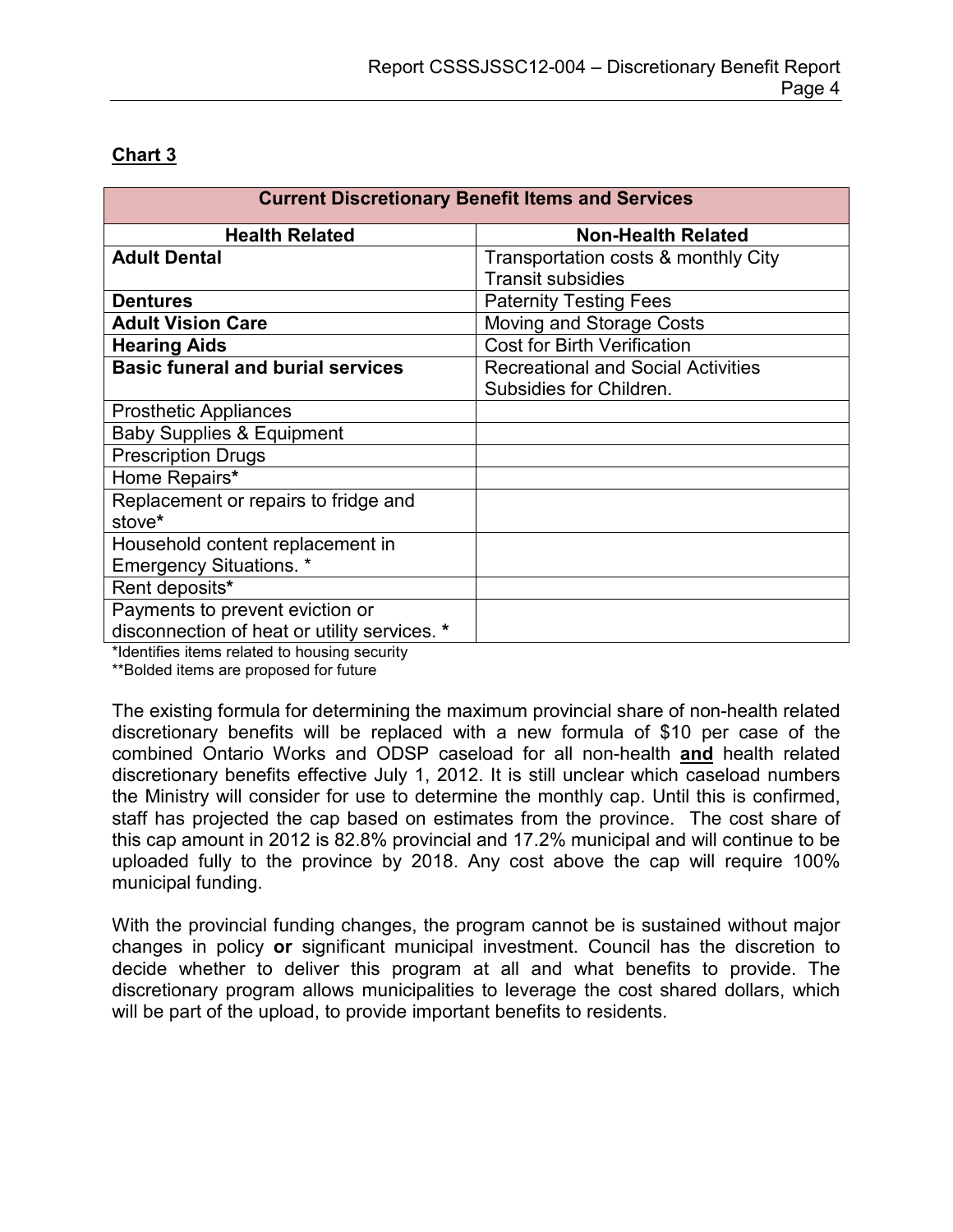## **Option 1**

**If Council wishes to continue with the current policy and range of benefits as noted in Schedule A, it will require an additional municipal investment of \$300,140 for the City and \$14,368 for the County in 2012.** 

### Revised Discretionary Benefit Policy

The new funding cap on Discretionary Benefits imposed by the Province requires rethinking of which items or services to provide should the decision be made not to continue with all the current benefits outlined in Schedule A of the policy. The Social Services Division Manager, in her role as OW Administrator can revise the local policy and schedule and set out the new eligibility criteria and amounts that allow expenditures to remain within approved annual budgets based on the option selected.

Staff will work with the dental consultant for the Peterborough County-City Public Health Unit to develop a dental procedures fee guide for adults to contain the overall expenditures. Health Unit staff are currently providing analysis of 2011 dental expenditures to estimate the expenditures should a reduced dental program be required. This will assist staff to more accurately project dental costs for the last half of 2012. An emergency dental plan can be considered along with the possible predetermination of additional preventative procedures depending on the results of the analysis. To contain the cost of dentures, the OW Administrator may determine to cap the number of requests in year.

The Health Unit expects a loss in revenue by any decision to reduce adult dental treatment services. Approximately 68% of the revenue from their combined George St clinic and mobile service comes from Ontario Works. The Health Unit administers a small donation based "Dental Treatment Assistance Fund" for low income residents. The Health Unit will continue to provide opportunities for the public to donate funds to this program with their charitable status designation. The public could also be encouraged to donate funds to the Health Unit to assist with funding baby supplies that will no longer be covered through the cuts in services.

If funeral and burials costs under discretionary benefits to eligible OW or ODSP clients who decease must be reduced, the recommendation is to only approve expenditures necessary to "dispose" of the body to meet the municipality's obligations for persons who die in hospital or unclaimed bodies as required under the Public Hospital Act and the Anatomy Act and to remove the benefit of a funeral service. The City has also provided funds to eligible low-income City and County residents, who were not receiving OW or ODSP at the time of death. While these costs were paid 100% municipally, the recommendation is to follow the same criteria as for discretionary benefits.

Another impact is the end of the monthly subsidized City transit pass to Ontario Works and ODSP adults. The elimination of the discretionary benefit contribution (\$28.15 per pass per month paid by Ministry cost share) toward public transit passes will have a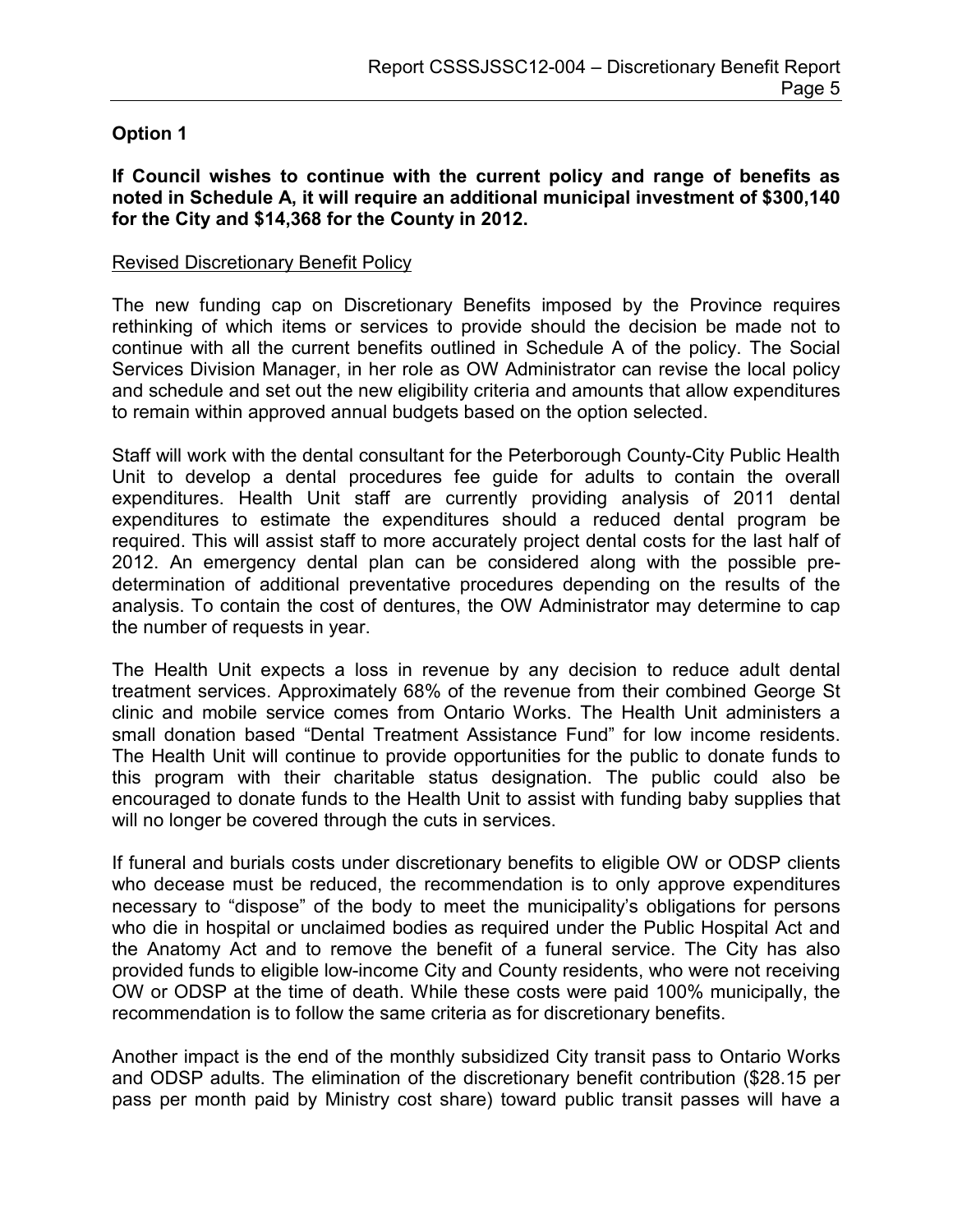negative effect on public transit fare box revenues. For approximately 40 years Peterborough has provided eligible persons who receive ODSP the opportunity to purchase a transit pass at a discounted rate. At the same time the subsidy for this service has not come directly through the transportation budget. The transit division receives full pass sale value for each pass sold. In recent years and based upon the same successful model, the service has been extended to eligible OW clients. In 2012 there are combined eligible client base purchases of 1,000 passes per month (650 ODSP and 350 OW). These sales generate annual net fare revenue (after administrative fee) of approximately \$600,000. Without the reduced sale price (client pays \$21 for a \$55 monthly pass) it is unlikely that a significant portion of these clients will continue to purchase passes or utilize conventional public transit and the Handi-Van service.

#### Implementation of the Revised Discretionary Benefits

If Option 2 or Option 3 is approved, it is necessary to communicate the changes to staff, clients and community partners. A September 1 implementation date allows for timely communication and implementation of the revised policy with the delay in start and precommitments in the first half of the year that will need to be paid in the last half of 2012.

### **Option 2**

**This option calls for a scaled back discretionary benefit policy to include only the 4 health related items: adult dental, adult vision care, hearing aids and dentures and mandated funerals and burials, shown in Appendix A.** This recommendation is guided by the following criteria:

- a) Priority is given to health related discretionary benefits as outlined in the Ontario Works Directive 7.1 Summary of Benefits.
- b) Priority is given to Ontario Works adults and ODSP dependent adults to cover the cost of dental care, vision care and hearing aids as these same services are provided to ODSP clients under their mandatory benefit program.

The additional municipal contribution for 2012 for Option 1 is \$77,868 for the City. There is no additional contribution required from the County.

### **Option 3**

**The benefits outlined in Option 2 are recommended. In recognition of the number of current benefits that are not included in option 2 and the impact that this reduction will have on people on assistance, Council may wish to invest additional municipal funding. The benefit coverage could extend to housing retention benefits items: moving and storage costs, replacement or repair of fridge and stove, replacement of household contents in emergency situations,**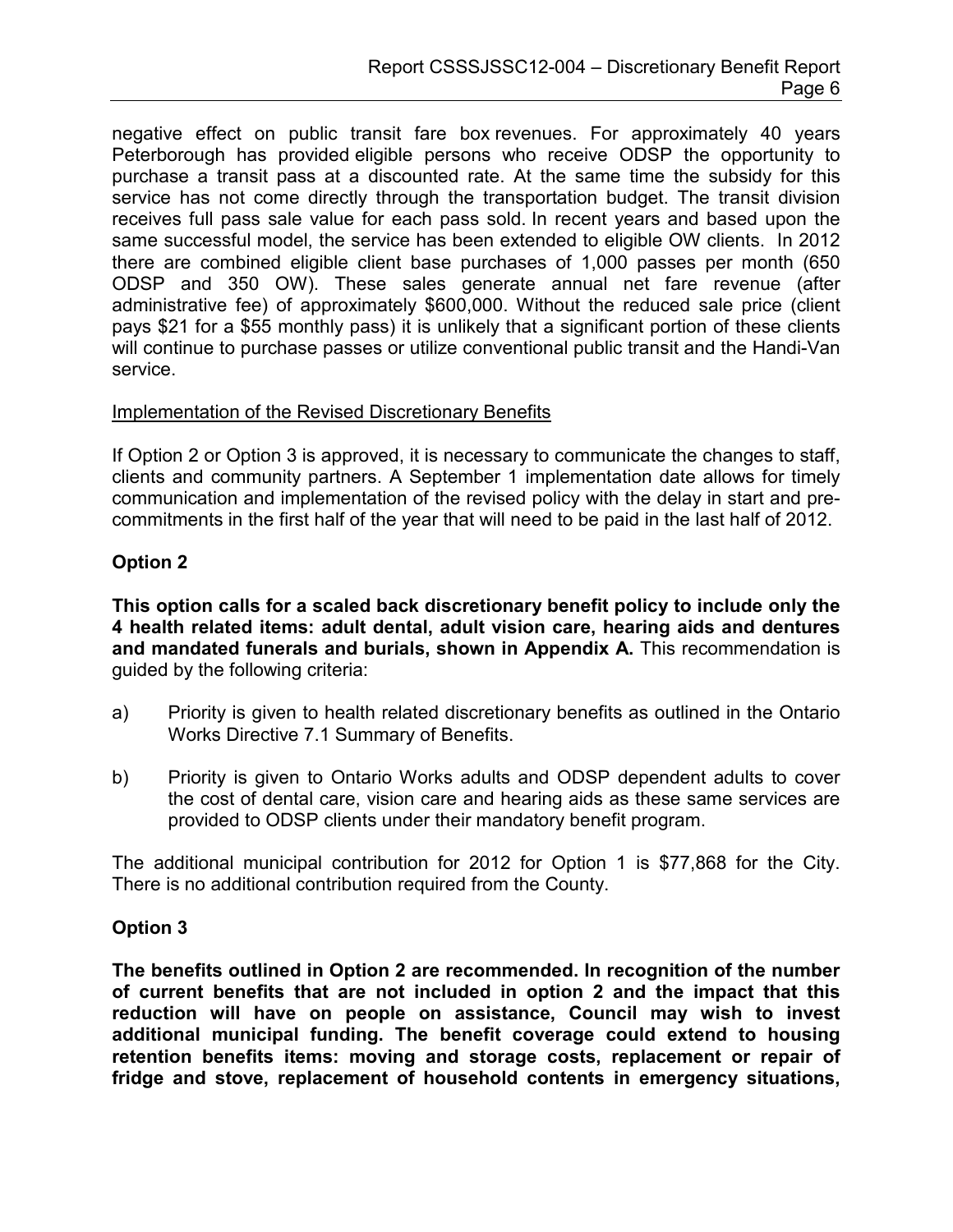**rent deposits and heat and utility deposits and funds to prevent evictions or disconnection of service and a recreation/social fund.** 

Estimated additional City contribution for Option 3 would be \$127,897 and \$1,472 for the County.

#### Transit Consideration

To consider a continuation of a City transit subsidy for social assistance adults, staff of the Social Services and Transit division could present options for a new monthly fare cost shared by Transit Division, the Social Services Division and a contribution by the customer. The Social Services Division's contribution would be funded 100% by the City. The County has expressed an interest in continuing the current subsidy arrangement.

#### **Financial Implications**

Assuming a September 1 change to any policy and the pre-commitments in benefits such as dental, Chart 1 and Chart 2 outline the municipal cost based on the various scenarios presented in the report.

| City Projected Discretionary Benefits-2012 (new cap effective July 1) |                            |             |             |  |  |
|-----------------------------------------------------------------------|----------------------------|-------------|-------------|--|--|
|                                                                       | Option #1                  | Option #2   | Option #3   |  |  |
|                                                                       | <b>Existing Schedule A</b> |             |             |  |  |
| <b>Gross Expenditures</b>                                             | \$1,714,794                | \$1,467,341 | \$1,517,370 |  |  |
| <b>Provincial Share</b>                                               | \$1,023,727                | \$1,023,727 | \$1,023,727 |  |  |
| <b>Transit Revenue</b>                                                | \$75,544                   | \$50,363    | \$50,363    |  |  |
| <b>Revised</b>                                                        | \$615,523                  | \$393,251   | \$443,280   |  |  |
| Contribution                                                          |                            |             |             |  |  |
| Current Budget                                                        | \$315,383                  | \$315,383   | \$315,383   |  |  |
| Additional<br><b>Funds</b><br>Required                                | \$300,140                  | \$77,868    | \$127,897   |  |  |

### **Chart 1**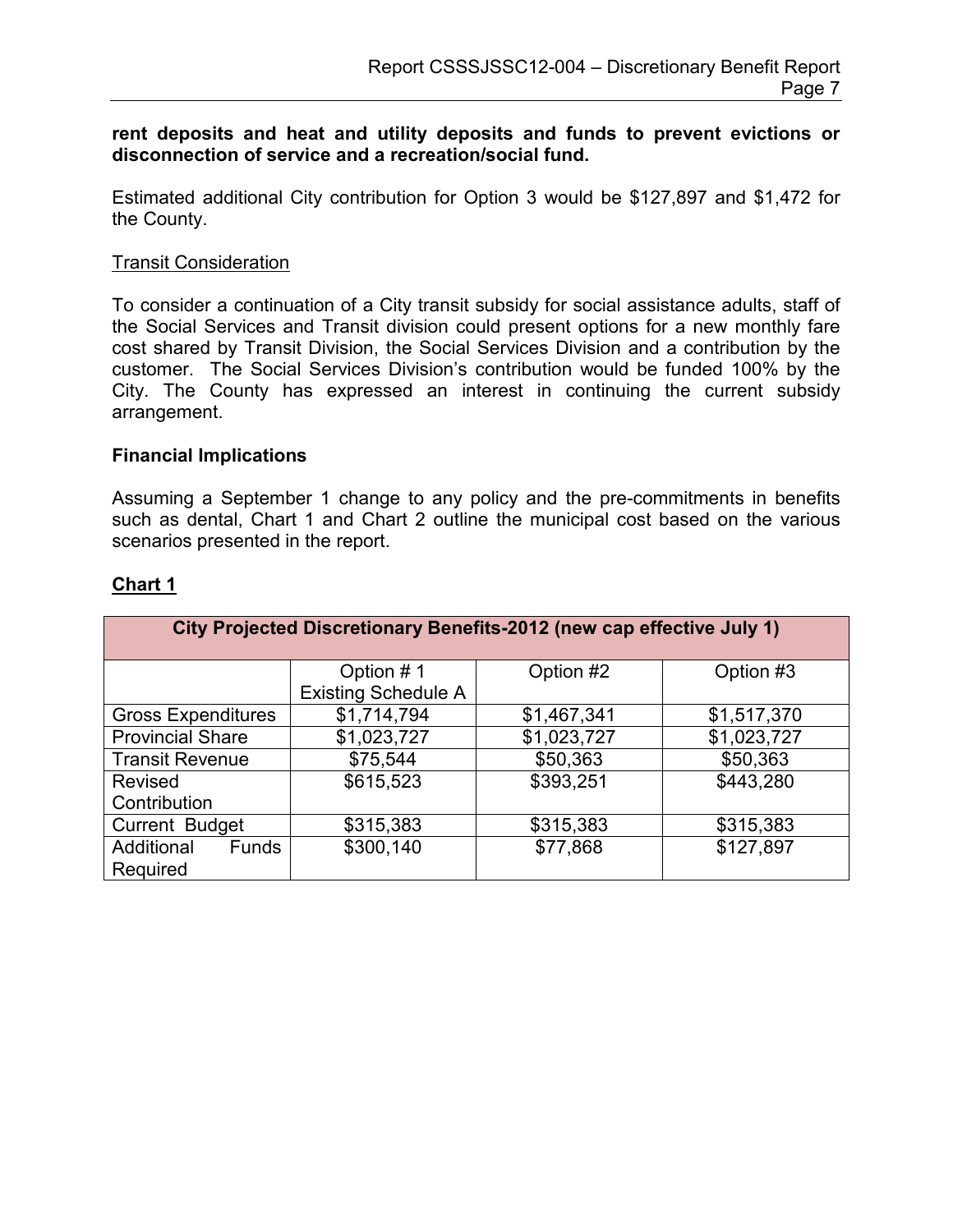| County Projected Discretionary Benefits-2012 (new cap effective July 1) |                            |           |           |  |  |
|-------------------------------------------------------------------------|----------------------------|-----------|-----------|--|--|
|                                                                         | Option #1                  | Option #2 | Option #3 |  |  |
|                                                                         | <b>Existing Schedule A</b> |           |           |  |  |
| <b>Gross Expenditures</b>                                               | \$235,644                  | \$214,038 | \$222,748 |  |  |
| <b>Provincial Share</b>                                                 | \$165,943                  | \$165,943 | \$165,942 |  |  |
| <b>Revised</b>                                                          | \$69,701                   | \$48,095  | \$56,805  |  |  |
| Contribution                                                            |                            |           |           |  |  |
| <b>Current Budget</b>                                                   | \$55,333                   | \$55,333  | \$55,333  |  |  |
| Additional<br><b>Funds</b>                                              | \$14,368                   | \$0       | \$1,472   |  |  |
| Required                                                                |                            |           |           |  |  |

## **Chart 2**

 $\overline{a}$ 

\*Option 1 continues full Transit subsidy; Options 2 & 3 do not include the Transit subsidy.

### Additional Impact of the Provincial Budget

The budget announced that, as part of the first phase of consolidation under the Long-Term Affordable Housing Strategy, the Community Start-up and Maintenance Benefit (Community Start Up) and Home Repairs is being removed from social assistance (Ontario Works and Ontario Disability Support Program) effective January 2013, with a 50% portion of funding to be included in a new consolidated program administered by municipalities to provide housing and homelessness services and supports. This mandatory benefit is currently used to assist recipients of Ontario Works or ODSP to pay for the initial costs to establish themselves in a new address (last month's rent, heat/hydro deposits, moving costs) and/or to pay costs to prevent eviction or disconnection of heat or utilities.

In 2011, total expenditures for Community Start-up in Peterborough were \$1.9 M for Ontario Works clients and \$0.6 M for ODSP clients. The proposed 50% reduction will result in \$1.25 M less to address housing related needs. This is also a significant loss of supports to people in Peterborough given that 50.43% of renters that are defined as having core housing needs, the highest in Canada. $1$  The combined impact of changes in discretionary benefits policy and the Community Start-up is an important contextual piece to be considered as part of the longer term planning that the municipality is required to engage in related to Homelessness and Housing Services. Housing and Homelessness Plan Project Report PLHDJSSC12-002 dated June 14, 2012 provides additional information.

Staff sought feedback from the basic needs and income security sub-committees of the Peterborough Poverty Reduction Network, the County-City Health Unit and Social

<sup>&</sup>lt;sup>1</sup> Source Statistics Canada, Census of Population – Definition of Core Housing need 30% and over of income spend on Housing Costs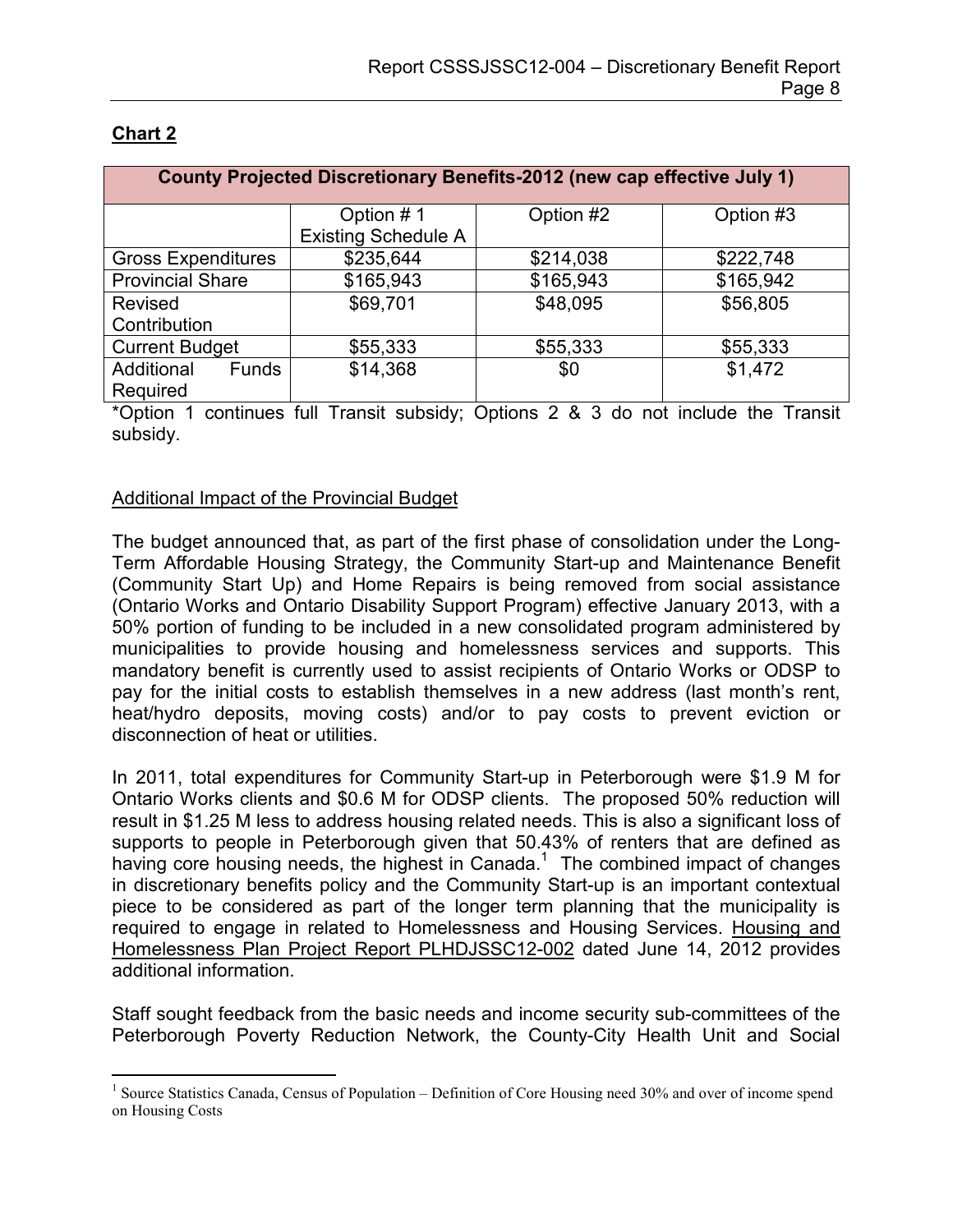Services staff. While understanding the context for these cost cutting measures, all express serious concerns for the physical, emotional and social well-being of some of our most vulnerable residents in our community. They were reluctant to prioritize as most of the benefits played a strategic role to address a health and social well-being need for the families accessing these services. There was unanimous agreement that all the benefits need to be maintained at their current levels.

As part of the 2013 budget process, Council may wish to consider some provision of 100% municipally funded benefits to assist with some emergency needs. With the removal of Community Start-up Benefit from mandatory benefits, the municipal savings are approximately \$270,000 in 2013 along with the additional projected mandatory benefit savings due to the municipal cost share reducing from 17.2% to 14.2%.

#### Correspondence with the Province

The Social Assistance Review Commission is expected to release its long awaited report June 30 that is anticipated to change the way social assistance programs are delivered. Staff met with the commissioners in the summer of 2011 and strongly recommended that discretionary benefits are too important to be considered optional for Ontario Works clients. Staff proposed that basic health related benefits be considered as mandatory benefits and the full cost subject to the upload **or** these benefits be delivered by the Ministry of Health and be available to all low income people. Staff also recommended to the Commission that consideration be given to providing more Housing Allowances and that the actual rates of benefits should be reflective of the local market basket cost for food and average market rents in the community.

It is recommended that the Mayor and Warden jointly submit a letter to the premier, appropriate provincial ministers and local MPPs to advocate for adequately addressing the health needs of low income people as part of any future system of social assistance especially given the change in funding of discretionary benefits and to also express concerns about the impact of reducing various housing related mandatory and discretionary benefits for people on assistance.

# **SUMMARY**

The government's decision to establish a discretionary benefit cap impacts the municipality's financial ability to deliver crucial benefits to social assistance families. Families will not have the ability to assume the added financial cost to receive these benefits on their own. Destabilizing housing benefits and discretionary benefits will impede the expected employment outcomes for our clients. Despite the reduced